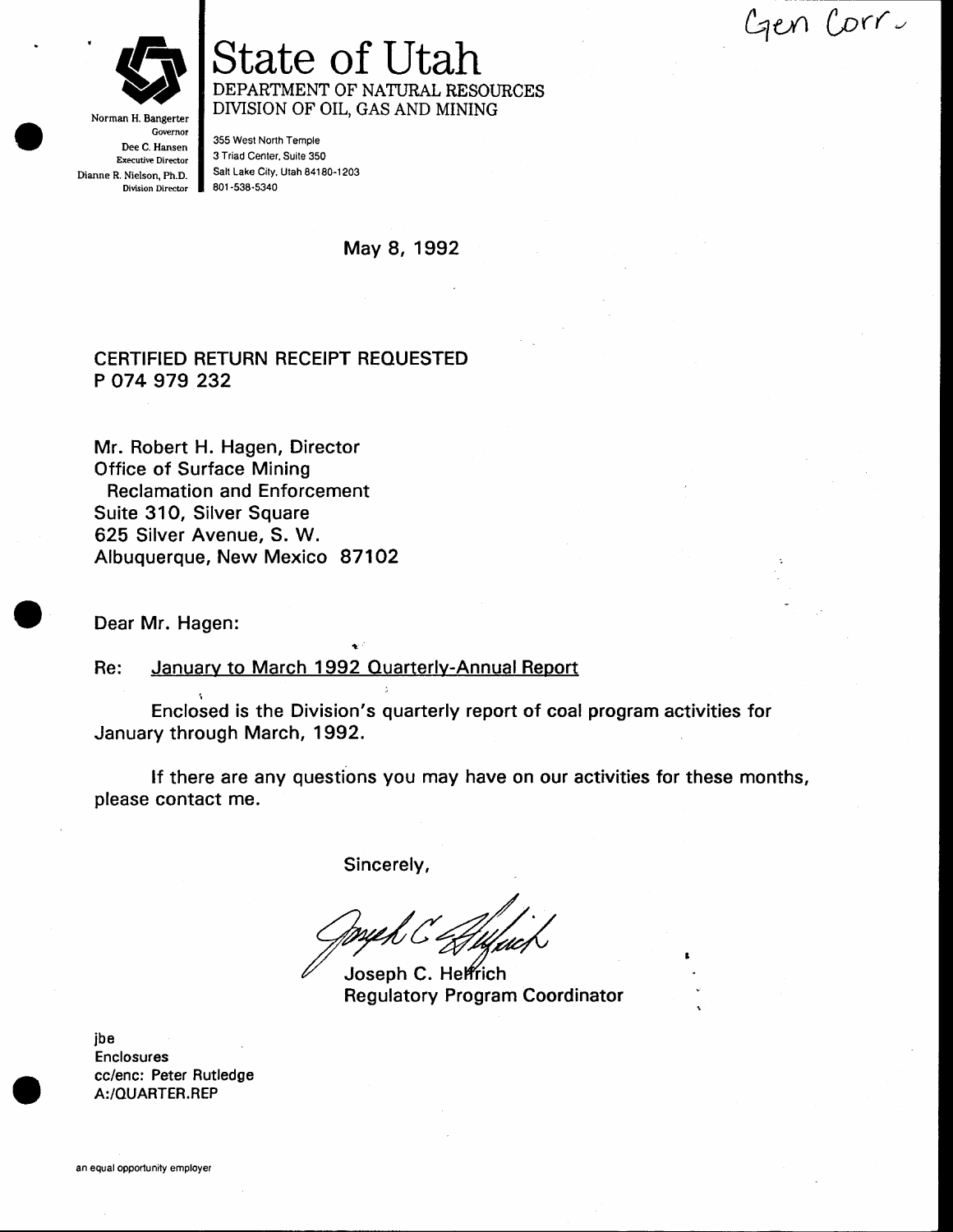#### DISTRIBUTION 15 AS FOLLOWS:

- $1.$ Pam G. L.
- $2.$ Daron Haddock
- Price Field Office  $3.$
- 4. Joe Helfrich
- Lowell Braxton/Vicki Bailey 5.
- Peter Rutledge, OSM-Denver 6.
- $7.$ Central Files
- Reading File 8.
- (171 Copies for Board Folders (these are S-hole punched and stapled) 9.

A:/SemiAnnual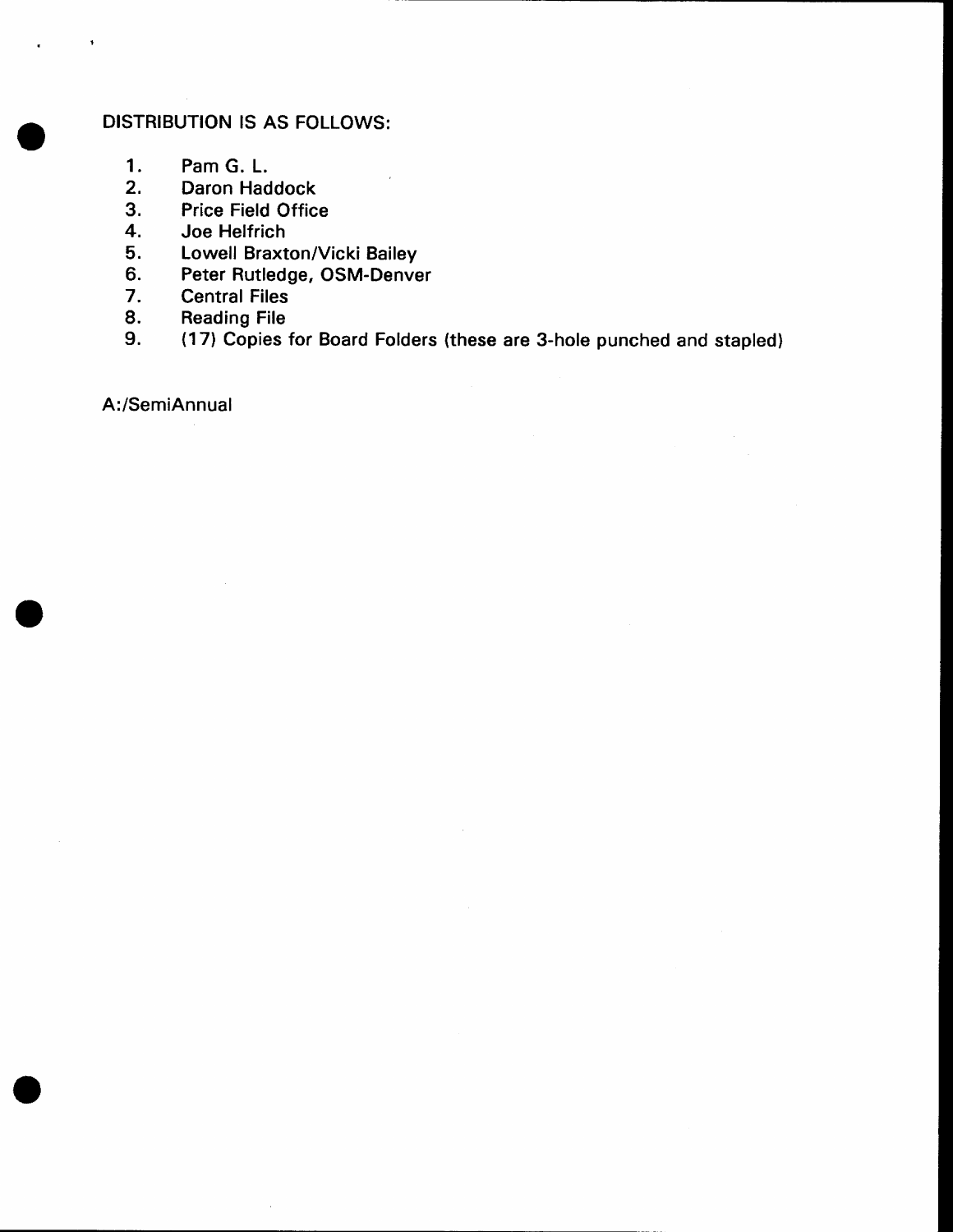# STATE QUARTERLY-ANNUAL REPORT

# Period Covered By This Report From January 1, 1992 To March 31, 1992

### DESCRIPTION OF ACTIVITY (Enter Numbers for Activity in Column)

|             |          | Permanent Program (Page 1)                                                                                                                                                                                | <b>TOTAL</b><br><b>NUMBER</b>                        | <b>COMMENTS (Use</b><br>additional sheets<br>if necessary)           |
|-------------|----------|-----------------------------------------------------------------------------------------------------------------------------------------------------------------------------------------------------------|------------------------------------------------------|----------------------------------------------------------------------|
| Α.          | 1.       | <b>Permitting Activity:</b><br>Mining: <sup>1*</sup>                                                                                                                                                      |                                                      |                                                                      |
|             |          | (a) Applications Received<br>(c) Amendments Received<br>(d) Permit Amendments Issued                                                                                                                      | <u>5</u><br>$\frac{\frac{1}{5}}{33}$ $\frac{27}{27}$ | See Addendum A<br>See Addendum A<br>See Addendum B<br>See Addendum B |
|             | 2.       | <b>Exploration:</b><br>(a) Applications Received                                                                                                                                                          |                                                      | See Addendum C                                                       |
|             | З.       | Bonds:                                                                                                                                                                                                    |                                                      | See Addendum D                                                       |
| В.          |          | Complaints: <sup>1*</sup>                                                                                                                                                                                 |                                                      | See Addendum C                                                       |
| $C_{\cdot}$ |          | <b>Enforcement Actions:</b> <sup>3*</sup><br>1. Administrative Conferences and Hearings: <sup>2*</sup><br>(a) Assessment Conferences Conducted:<br>(1) Number of Penalty Assessments<br>Appealed to Board |                                                      |                                                                      |
|             |          | Hidden Valley N91-26-8-2, 1/2 & 2/2<br>N92-25-1-1                                                                                                                                                         |                                                      |                                                                      |
|             |          | (b) Enforcement Appeal Hearings<br>(1) Number of Informal Hearings<br>(2) Number of Formal Hearings                                                                                                       | $\frac{\frac{0}{6}}{0}$                              |                                                                      |
|             |          | 2. Court Adjudication: <sup>1*</sup>                                                                                                                                                                      | $\begin{array}{c}\n0 \\ 0 \\ 0\n\end{array}$         |                                                                      |
|             | 3.<br>4  | Enforcement Action Taken on Permittees<br>That Have Developed a Pattern of                                                                                                                                |                                                      |                                                                      |
|             | 5.       | Suspended Permits                                                                                                                                                                                         |                                                      |                                                                      |
|             | 6.<br>7. |                                                                                                                                                                                                           |                                                      |                                                                      |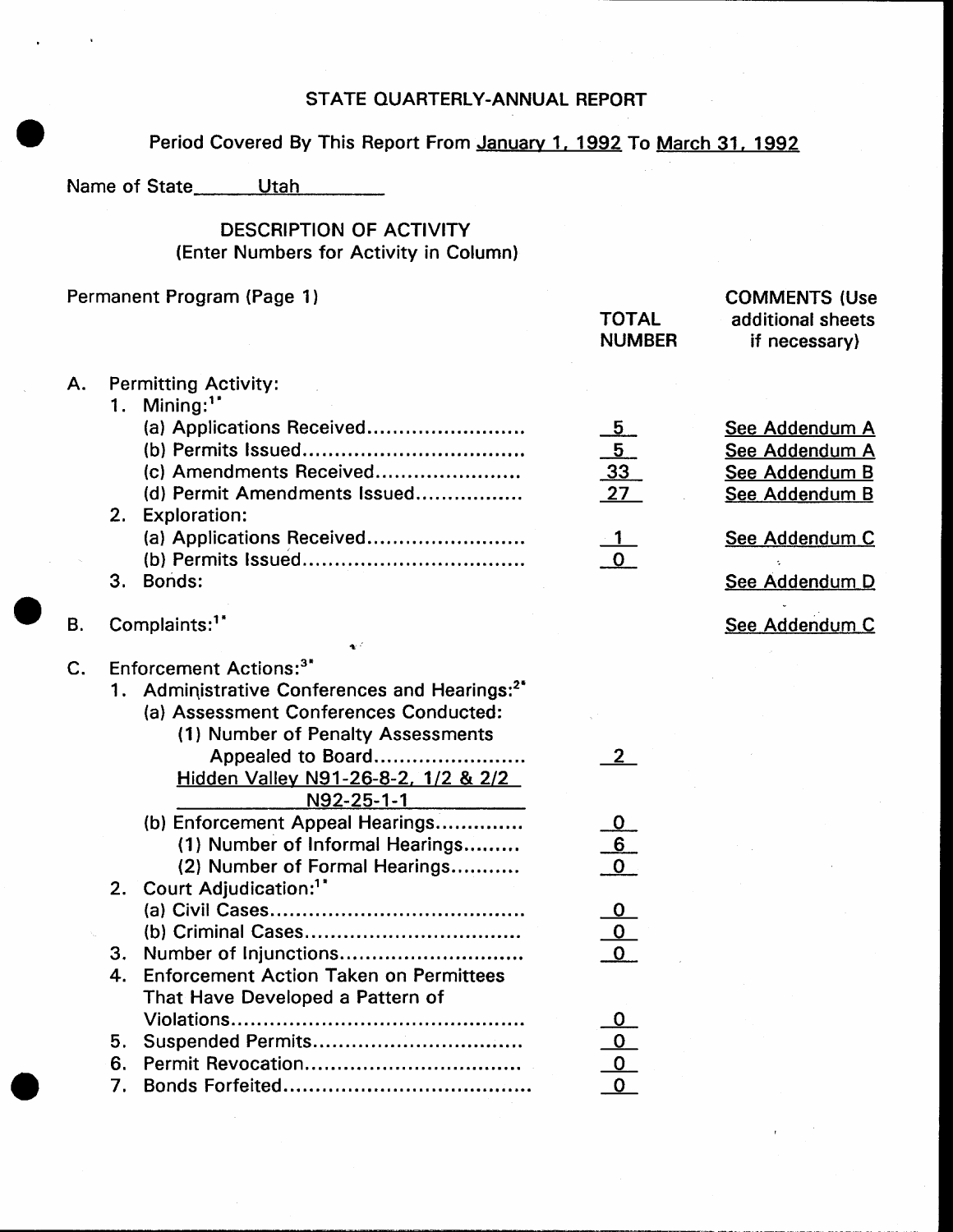Permanent Program (Page 2)

#### **TOTAL NUMBER**

**COMMENTS** (use additional sheets if necessary)

|    | 8.      | Number of Informal Hearings Resulting From<br>Permit Revocations, Pattern of Violations, | O            |
|----|---------|------------------------------------------------------------------------------------------|--------------|
|    | 9.      | Number of Formal Hearings Resulting From<br>Permit Revocations, Pattern of Violations,   | O            |
| D. |         | Lands Unsuitable Activity: <sup>1*</sup>                                                 |              |
|    | $1_{-}$ | <b>Petitions Received:</b>                                                               |              |
|    |         | (a) Number of Petitions                                                                  | $\mathbf 0$  |
|    |         |                                                                                          | $\mathbf 0$  |
|    |         | 2. Final Decisions on Petitions Approved                                                 |              |
|    |         | or Denied                                                                                | $\mathbf{O}$ |
|    | 3.      | If Approved, Number of Acres Designated                                                  |              |
|    |         | Unsuitable for Mining                                                                    | $\mathbf 0$  |
|    | 4.      | Number of Claims Filed and Accepted for                                                  |              |
|    |         | Valid Existing Rights                                                                    | o            |
| E. |         | Administrative Activity: <sup>1*</sup>                                                   |              |
|    |         | 1. Authorized State Positions                                                            | 23.5         |
|    |         | 2. State Position Vacancies                                                              | <u>o</u>     |
|    |         | 3. Number of Active Inspection Personnel                                                 |              |
| F. |         | <b>Public Hearings:</b>                                                                  |              |
|    |         | Regulatory Program (Explain in Comments)                                                 |              |
|    |         |                                                                                          |              |
|    |         | 3. Other (Explain in Comments)                                                           |              |
|    |         |                                                                                          |              |

 $1<sup>†</sup>$ Also Provided in the OSM 51 A, B Interim Grant Report.

 $2*$ Also provided in the Bimonthly Report to Bernie Freeman, OSM/AFO.

 $3*$ Provided in the Interim Grant Report, Bimonthly report and OSM/AFO data base files.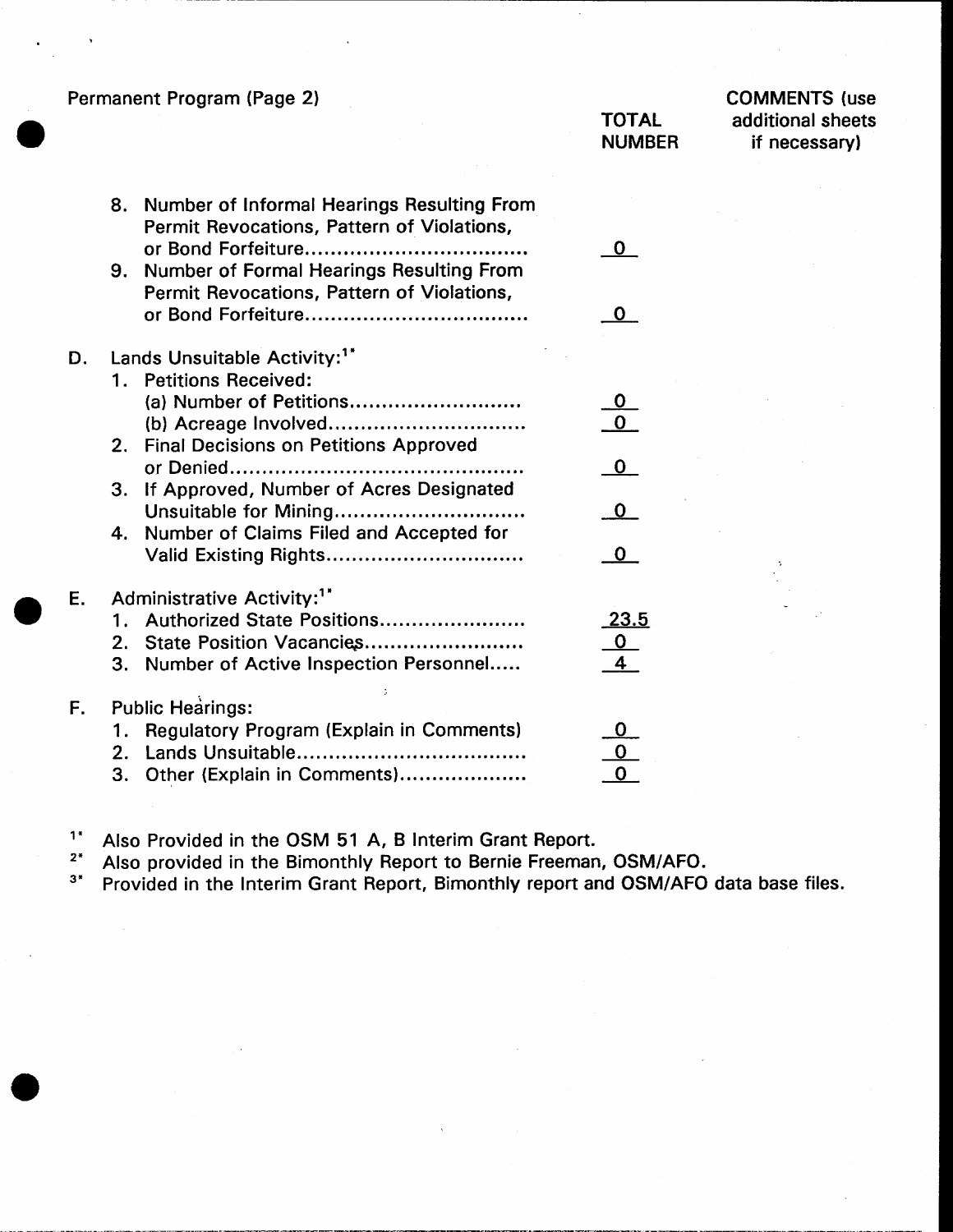# **Applications Received**

Skyline Valley Camp Gordon Creek #2, #7 & #8 C.V. Spur Cottonwood/Wilberg

# Permits Issued

**Centennial** Hiawatha Soldier Creek Hidden Valley Star Point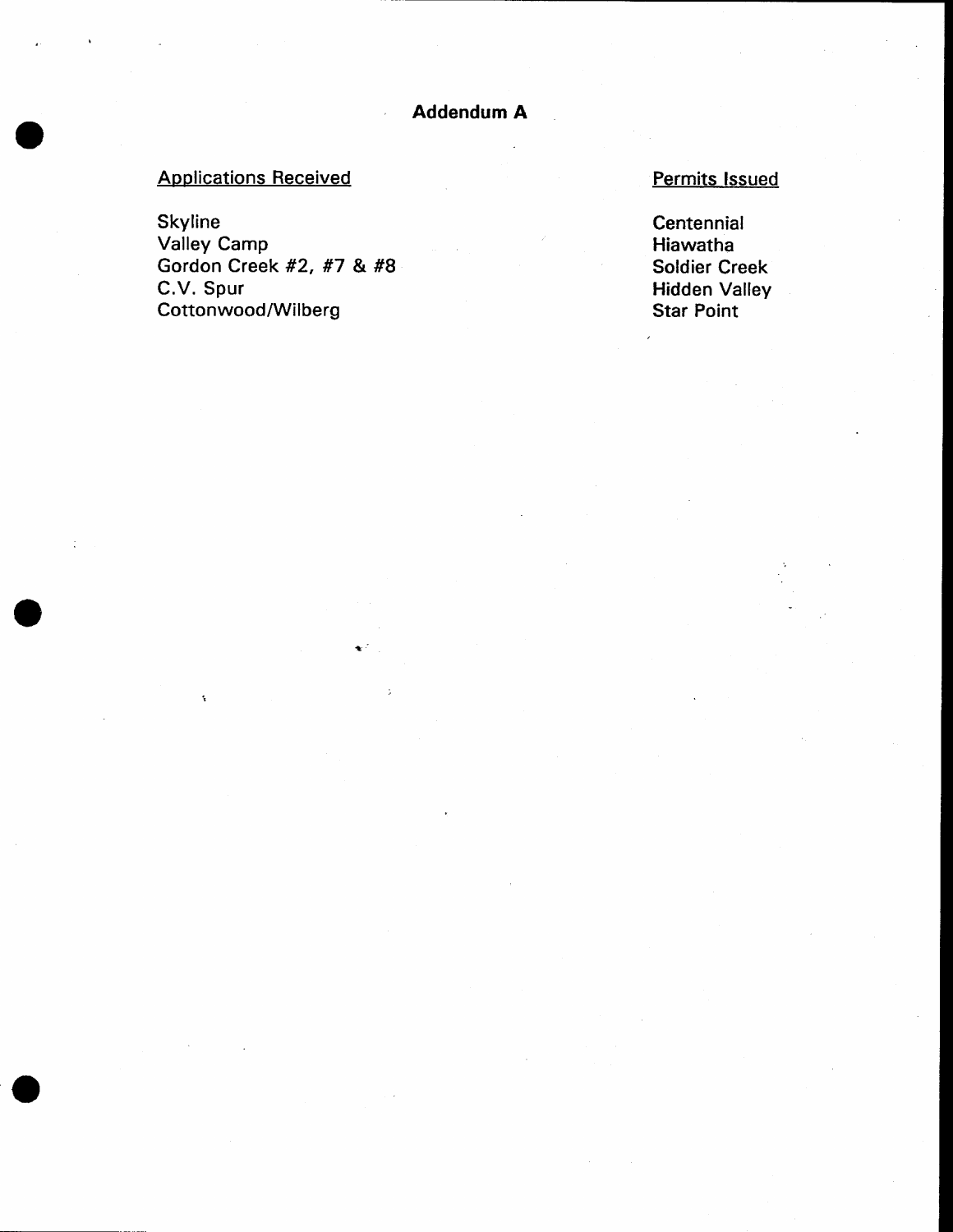#### ADDENDUM B

\*\* AMENDMENTS RECEIVED AND APPROVED FROM 01/01/92 - 03/31/92 \*\*

 $\bullet$ 

| -- RECEIVED --                                                                                         |                      |                                         |
|--------------------------------------------------------------------------------------------------------|----------------------|-----------------------------------------|
| 1) Blackhawk Coal Company<br>TITLE: R-645<br><b>RECEIVED 02/20/92</b>                                  | C/007/002-92A        | Willow Creek                            |
| 2) Castle Gate Coal Company<br>TITLE: HARDSCRABBLE SUBMITTAL<br><b>RECEIVED 02/18/92</b>               | C/007/004-92A        | Price River Complex                     |
| 3) Utah Fuel Company<br>TITLE: R-645 PREFIX CHANGE<br><b>RECEIVED 01/27/92</b>                         | C/007/005-92A        | Skyline Mine                            |
| 4) Cyprus-Plateau Mining Co.<br>TITLE: VARIANCE REFUSE PILE BERM<br><b>RECEIVED 01/09/92</b>           | C/007/006-92A        | <b>Star Point Mines</b>                 |
| 5) Cyprus-Plateau Mining Co.<br>TITLE: R-645<br>RECEIVED 01/29/92                                      | C/007/006-92B        | <b>Star Point Mines</b>                 |
| 6) Sunnyside Reclamation & Salvage C/007/007-92A<br>TITLE: R-645<br>RECEIVED 01/27/92                  |                      | Sunnyside Mines                         |
| 7) U.S. Fuel Co.<br>TITLE: R-645<br>RECEIVED 02/04/92                                                  | C/007/011-92A        | Hiawatha Mines Complex                  |
| 8) GENWAL COAL CO.<br><b>TITLE: R-645</b><br>RECEIVED 02/04/92                                         | C/007/012-92A        | Wellington Prep. Plant                  |
| 9) Kaiser Coal<br><b>TITLE: R-645</b><br>RECEIVED 02/13/92                                             | C/007/013-92A        | Geneva Mine                             |
| 10) Soldier Creek Coal Company<br>TITLE: SUBSIDENCE BUFFER ZONE<br>RECEIVED 03/09/92                   | C/007/018-921<br>e f | Soldier Canyon Mine                     |
| 11) Soldier Creek Coal Company<br>TITLE: #3 FAN AS BUILTS<br>RECEIVED 01/22/92                         | C/007/018-92A        | Soldier Canyon Mine                     |
| 12) Soldier Creek Coal Company<br>TITLE: PREFIX CHANGE<br><b>RECEIVED 02/03/92</b>                     | C/007/018-92B        | Soldier Canyon Mine                     |
| 13) Andalex Resources, Inc.<br>TITLE: STIP 411 & 413 RESPONSE<br>RECEIVED 02/06/92                     |                      | C/007/019-92A Centennial Project/Pinnac |
| 14) Andalex Resources, Inc.<br>TITLE: OWNERSHIP STIP<br><b>RECEIVED 03/19/92</b>                       |                      | C/007/019-92C Centennial Project/Pinnac |
| 15) ANDALEX RESOURCES, INC.<br>TITLE: BONDING REVISIONS<br>RECEIVED 03/06/92                           | C/007/033-92B        | WILDCAT LOADOUT FACILITY                |
| 16) ANDALEX RESOURCES, INC. C/007/033-92C<br>TITLE: REVISED PLATE 2 SILT DISPOSAL<br>RECEIVED 03/31/92 |                      | WILDCAT LOADOUT FACILITY                |
| 17) Consolidation Coal Company<br>TITLE: INSPECTION<br>RECEIVED 01/16/92                               | C/015/015-92A        | Emery Deep Mine                         |
| 18) Consolidation Coal Company<br>TITLE: PONDF 3 SPILLWAY<br>RECEIVED 02/11/92                         | C/015/015-92B        | Emery Deep Mine                         |
| 19) Consolidation Coal Company<br>TITLE: R-645<br>RECEIVED 02/04/92                                    | C/015/015-92C        | Emery Deep Mine                         |
| 20) Utah Power and Light<br>TITLE: R-645                                                               |                      | C/015/017-92A Des-Bee-Dove Mines        |

 $-1-$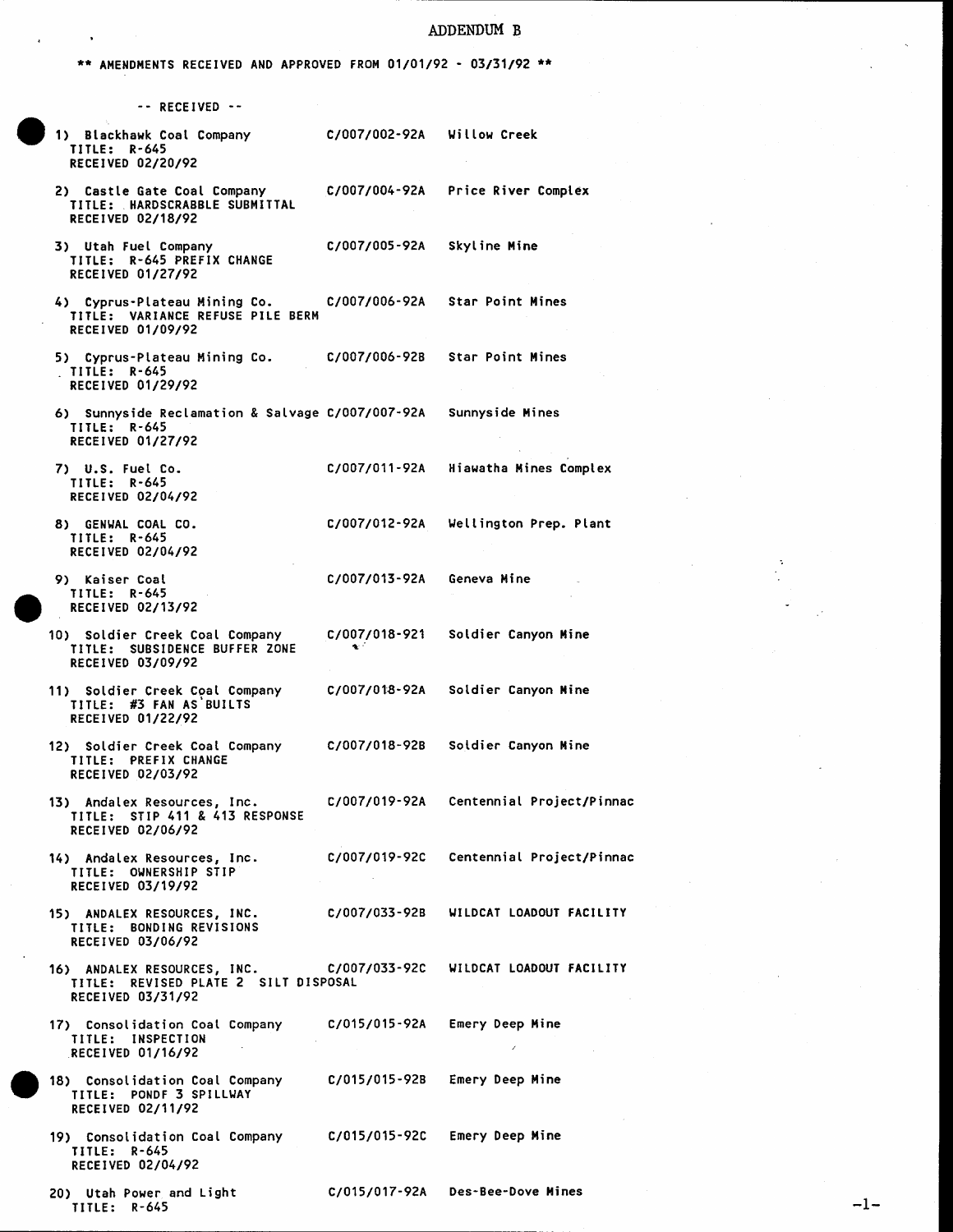| 21) Utah Power and Light<br>TITLE: R-645<br>RECEIVED 01/31/92                         | C/015/018-92A                | Deer Creek Mine                |
|---------------------------------------------------------------------------------------|------------------------------|--------------------------------|
| 22) Utah Power and Light<br>TITLE: R-645<br>RECEIVED 01/31/92                         | C/015/019-92A                | Cottonwood/Wilberg Mines       |
| 23) Co-op Mining Company<br>$TITLE: R-645$<br><b>RECEIVED 01/28/92</b>                | C/015/021-92B                | Trail Canyon Mine              |
| 24) Co-op Mining Company<br>TITLE: C-8U<br><b>RECEIVED 01/06/92</b>                   | C/015/025-92A                | Bear Creek Canyon Mine         |
| 25) Co-op Mining Company<br>TITLE: C-13U N-91-40-92-02#10F2<br>RECEIVED 01/06/92      | C/015/025-92B                | Bear Creek Canyon Mine         |
| 26) Co-op Mining Company<br>TITLE: SURFACE DISTURBANCE AREA<br>RECEIVED 02/06/92      | C/015/025-92C                | Bear Creek Canyon Mine         |
| 27) Co-op Mining Company<br>TITLE: R-645<br>RECEIVED 01/28/92                         | C/015/025-92D                | Bear Creek Canyon Mine         |
| 28) Genwal Coal Company<br>TITLE: R-645<br><b>RECEIVED 02/04/92</b>                   | C/015/032-92A                | Crandall Canyon Mine           |
| 29) Southern Utah Fuel Company<br>TITLE: SUB STATION ASCA<br>RECEIVED 01/13/92        | C/041/002-92A                | Convulsion Canyon Mine         |
| 30) Southern Utah Fuel Company<br>TITLE: R-645<br>RECEIVED 02/04/92                   | C/041/002-92B                | Convulsion Canyon Mine         |
| 31) Southern Utah Fuel Company<br>TITLE: WASTE ROCK DRAINAGE<br>RECEIVED 02/14/92     | C/041/002-92C<br>$\bullet$ : | Convulsion Canyon Mine         |
| 32) Southern Utah Fuel Company<br>TITLE: EXPERIMENTAL SUBSIDENCE<br>RECEIVED 03/25/92 | C/041/002-92D<br>÷.          | Convulsion Canyon Mine         |
| 33) Plateau Mining Co. (C007/006)<br>TITLE: WILD CATTLE HOLLOW<br>RECEIVED 02/06/92   | E/007/006-92B                | STARPOINT (EXP-outside pe      |
| -- APPROVED --                                                                        |                              |                                |
| 1) Blackhawk Coal Company<br>TITLE: POST MINING LAND USE<br>APPROVED 03/17/92         | C/007/002-91A Willow Creek   |                                |
| 2) Blackhawk Coal Company<br>TITLE: R-645<br>APPROVED 02/20/92                        | C/007/002-92A Willow Creek   |                                |
| 3) Utah Fuel Company<br>TITLE: R-645 PREFIX CHANGE<br>APPROVED 01/27/92               | C/007/005-92A                | Skyline Mine                   |
| 4) Cyprus-Plateau Mining Co.<br>TITLE: VARIANCE REFUSE PILE BERM<br>APPROVED 01/20/92 |                              | C/007/006-92A Star Point Mines |
| 5) Cyprus-Plateau Mining Co.<br>TITLE: R-645<br>APPROVED 01/29/92                     |                              | C/007/006-92B Star Point Mines |
| 6) Sunnyside Reclamation & Salvage C/007/007-92A<br>TITLE: R-645<br>APPROVED 01/27/92 |                              | Sunnyside Mines                |
| 7) U.S. Fuel Co.<br>TITLE: R-645<br>APPROVED 02/06/92                                 | C/007/011-92A                | Hiawatha Mines Complex         |

 $-2-$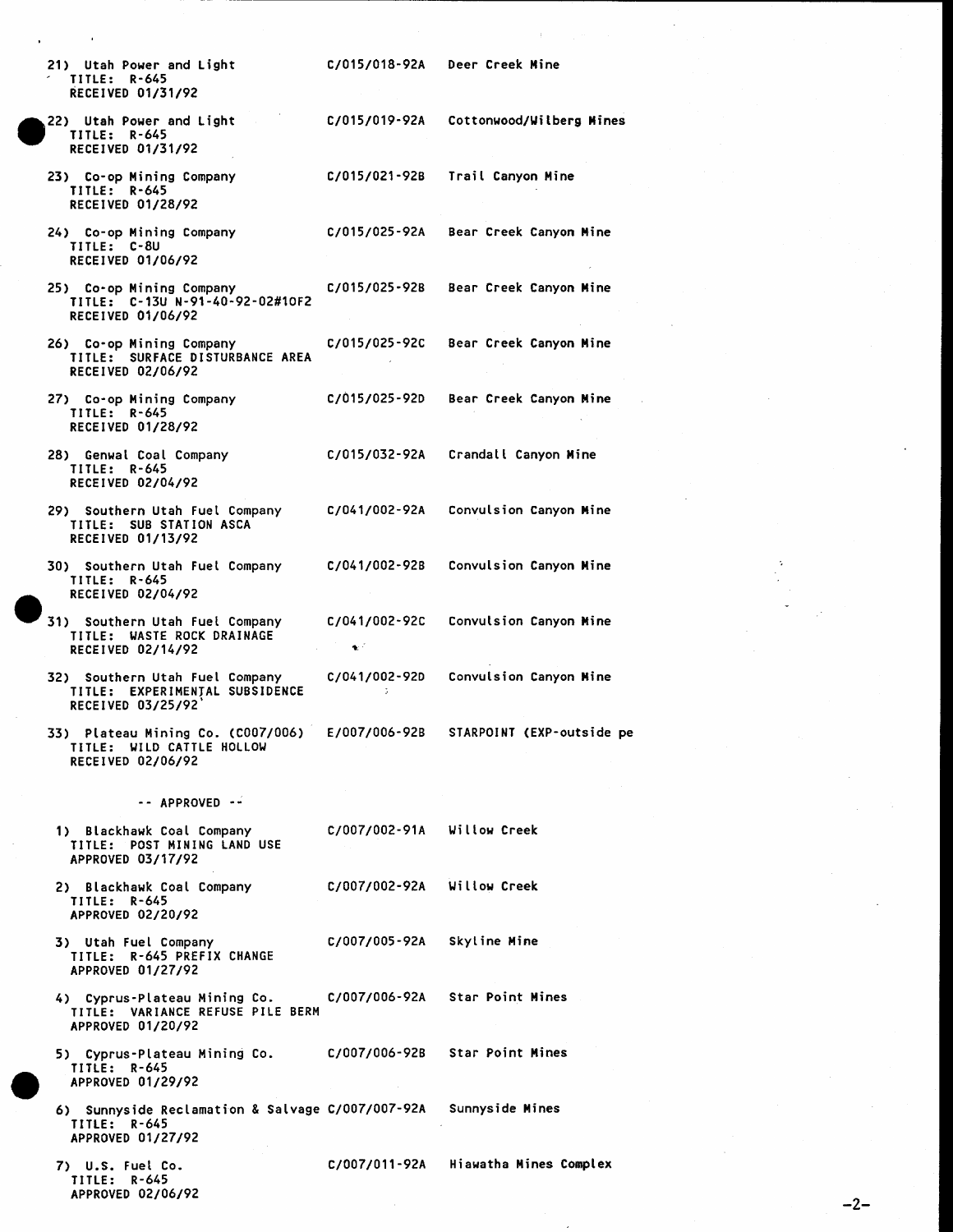TITLE: R-645 APPROVED 02/06/92

- 9) Kaiser Coal TITLE: R-645 APPROVED 02/16/92
- 10) Soldier Creek Coal Company TITLE: STIP RESPONSE APPROVED 02/03/92
- 11) Soldier Creek Coal Company TITLE: PREFIX CHANGE APPROVED 02/06/92
- 12) Andalex Resources, Inc. TITLE: STIP 411 & 413 RESPONSE APPROVED 02/19/92
- 13) Consolidation Coal Company TITLE: POND #3 EM SPILLWAY APPROVED 02/07/92
- 14) Consolidation Coal Company TITLE: PONDF 3 SPILLWAY APPROVED 03/19/92
- 15) Consolidation Coal Company TITLE: R-645 APPROVED 02/06/92
- 16) Utah Power and Light TITLE: R-645 APPROVED 01/31/92
- 17) Utah Power and Light TITLE: CULVERT CALCULATIONS APPROVED 02/06/92
- 18) Utah Power and Light TITLE: R-645 APPROVED 01/31/92
- 19) Utah Power and Light TITLE: R-645 APPROVED 01/31/92
- 20) Co-op Mining Company **TITLE: R-645** APPROVED 01/28/92
- 21) Co-op Mining Company TITLE: C-13U N-91-40-92-02#10F2 APPROVED 01/31/92
- 22) Co-op Mining Company TITLE: R-645 APPROVED 01/28/92
- 23) Genwal Coal Company TITLE: R-645 APPROVED 02/06/92
- 24) Southern Utah Fuel Company TITLE: SUB STATION ASCA APPROVED 01/15/92
- 25) Southern Utah Fuel Company TITLE: R-645 APPROVED 02/06/92
- 26) Utah International Inc. TITLE: SED POND CHANGE APPROVED 03/20/92
- 27) Utah International Inc. TITLE: AS BUILT DESIGNS APPROVED 03/20/92

C/007/018-92B Soldier Canyon Mine C/007/019-92A Centennial Project/Pinnac C/015/015-91E Emery Deep Mine C/015/015-92B Emery Deep Mine

Emery Deep Mine

Geneva Mine

Soldier Canyon Mine

C/015/017-92A Des-Bee-Dove Mines

C/015/015-92C

C/007/013-92A

C/007/018-91C

- Deer Creek Mine C/015/018-91E
- C/015/018-92A Deer Creek Mine
	- - C/015/019-92A Cottonwood/Wilberg Mines
		- C/015/021-92B Trail Canyon Mine
		- C/015/025-92B Bear Creek Canyon Mine
			- C/015/025-920 Bear Creek Canyon Mine
			- C/015/032-92A Crandall Canyon Mine
				- C/041/002-92A Convulsion Canyon Mine
					- C/041/002-92B Convulsion Canyon Mine
						- C/041/005-90B Knight Mine
						- C/041/005-91A Knight Mine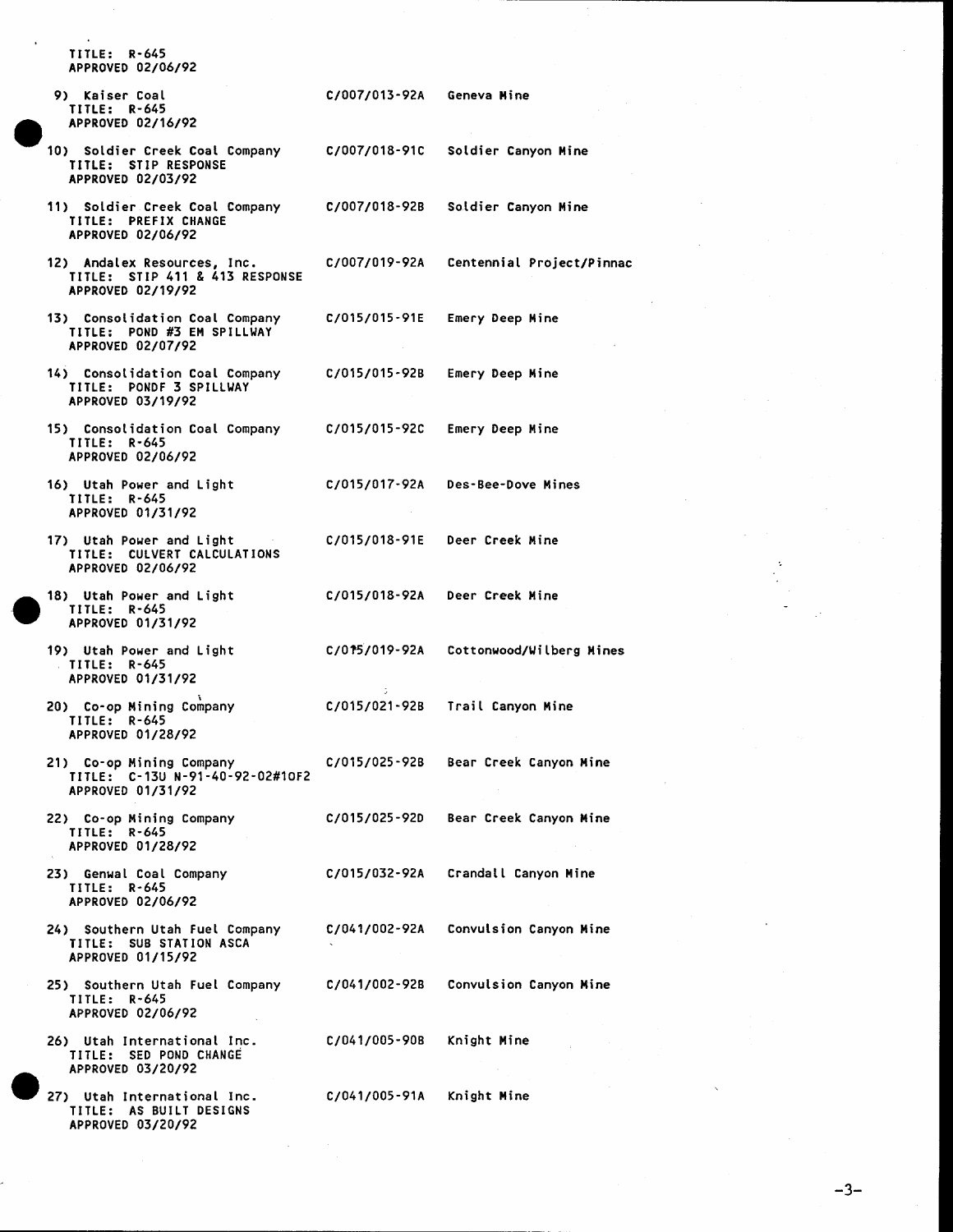|                |                     |      | EXPLORATION TRACKING - JULY 1, 1991 THRU JUNE 30 1992 |          |          |        |                     | ADDENDUM C             |  |
|----------------|---------------------|------|-------------------------------------------------------|----------|----------|--------|---------------------|------------------------|--|
| SITE/INSPECTOR | <b>STATUS</b><br>FN | TEAM | EXP #                                                 | RECEIVED | APPROVED | DENIED | INSPECTED COMPLETED | FINAL<br><b>STATUS</b> |  |
| CYPRUS/PLATEAU |                     | A    | E/007/006-92A                                         | 02/06/92 |          |        |                     |                        |  |
|                |                     |      |                                                       |          |          |        |                     |                        |  |

 $\label{eq:2} \frac{1}{\sqrt{2}}\left(\frac{1}{\sqrt{2}}\right)^{2} \frac{1}{\sqrt{2}}\left(\frac{1}{\sqrt{2}}\right)^{2}$ 

 $\mathcal{A}_\mathrm{c}$ 

 $\sim 10^{-1}$ 

 $\label{eq:2} \frac{1}{\sqrt{2}}\left(\frac{1}{\sqrt{2}}\right)^{2} \left(\frac{1}{\sqrt{2}}\right)^{2} \left(\frac{1}{\sqrt{2}}\right)^{2}$ 

Ŷ,

 $\mathcal{L}^{\mathcal{L}}$ 

|              |                 |             |           | CITIZENS COMPLAINT TRACKINMG<br>JULY 1, 1991 THRU JUNE 30, 1992 |          |                                             |
|--------------|-----------------|-------------|-----------|-----------------------------------------------------------------|----------|---------------------------------------------|
| COMPLAINTENT | RECEIVED        | <b>TYPE</b> | INSPECTED | INSPECTOR /<br>COMPLAINTENT                                     | REPORT   | ENFORCEMENT<br>ACTION                       |
| STEVE TANNER | 07/15/91 LETTER |             |           | DEMCZAK/S. TANNER,<br>JACK OTANNI                               | 07/16/91 | REFERENCED N-91-39-04-02<br>ISSUED 05/23/91 |
| JIM PEACOCK  | 08/01/91 LETTER |             |           | KEN WYATT /HOUGH<br>CLINE, PEACOCK                              | 08/14/91 | NONE                                        |
| JIM PEACOCK  | 08/01/91        | LETTER      |           | K. WYATT, T. MUNSON/08/20/91<br>ET AL                           |          | NONE                                        |

 $\mathbf{v}^{\mathrm{max}}$ 

 $\mathcal{L}^{\text{max}}_{\text{max}}$ 

 $\sim$ 

 $\hat{\mathcal{A}}$ 

 $\frac{1}{2}$ 

 $\label{eq:1} \frac{1}{\sqrt{2}}\int_{0}^{\infty}\frac{1}{\sqrt{2\pi}}\left(\frac{1}{\sqrt{2\pi}}\right)^{2}dx$ 

 $\frac{1}{\sqrt{2}}$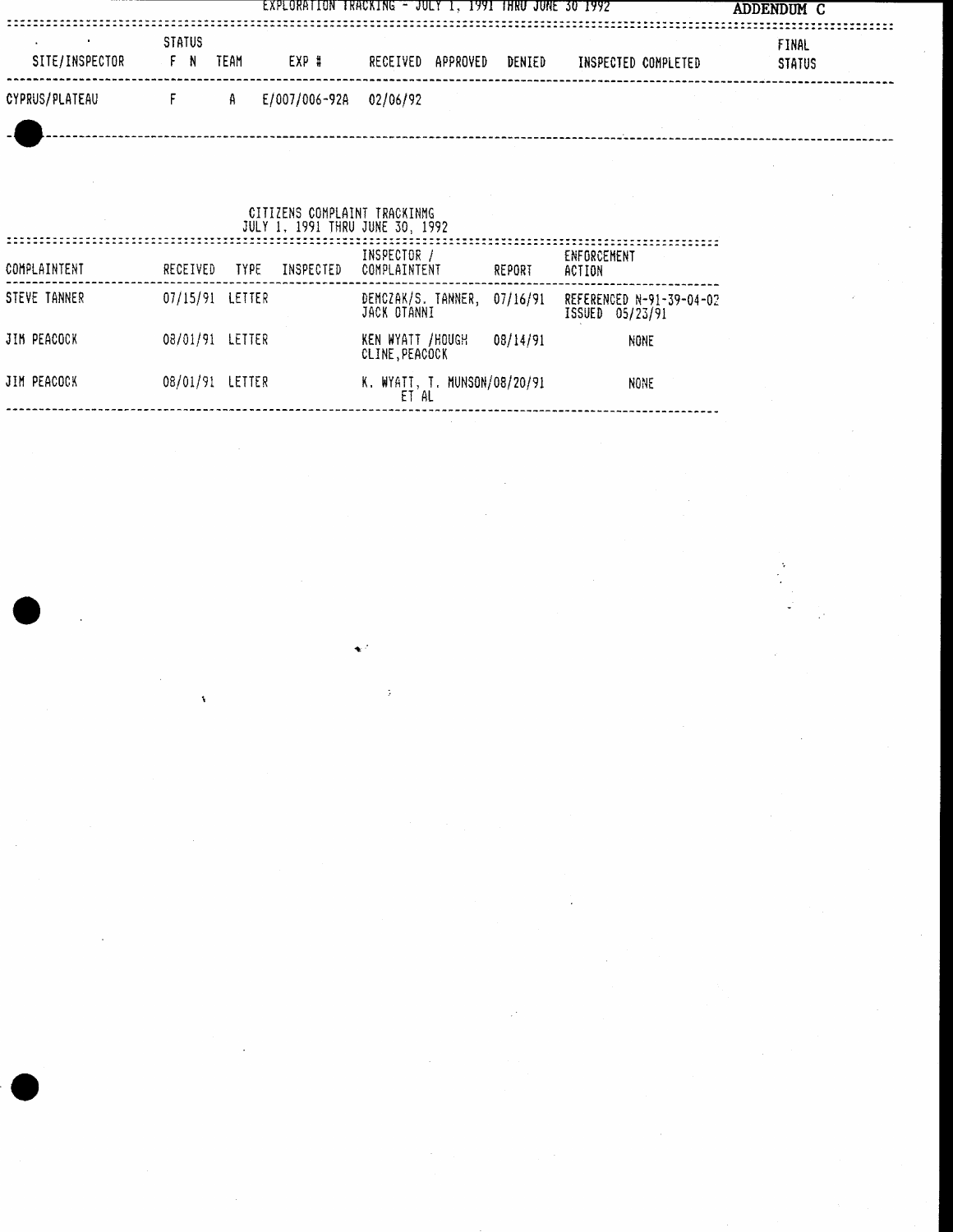| As of December 31, 1991 | Comments                                                      | \$190,000 Released 2/90<br>Bond #8093-48-78 for                  | \$2,585,609<br>(Released<br>(Original Posted)<br>\$91,550 8/13/85)<br>released 7/30/90 |                                                                       | \$1,850,500 (6/20/89) Bonds<br>Original Bond Amount -<br>replaced 7/30/90 Rider<br>added 3/15/90 | termination" language 9/91<br>Signed 11/2/90; Ridered<br>Reclamation Agreement | <b>*Escrow Agreement Finalized</b><br><b>Transferred from Kaiser Coal</b><br>6/90 3/13/89 Active Status;<br>Co. 5/26/89                                |                                                                                                            |
|-------------------------|---------------------------------------------------------------|------------------------------------------------------------------|----------------------------------------------------------------------------------------|-----------------------------------------------------------------------|--------------------------------------------------------------------------------------------------|--------------------------------------------------------------------------------|--------------------------------------------------------------------------------------------------------------------------------------------------------|------------------------------------------------------------------------------------------------------------|
|                         | <b>IX-S)</b> penssi<br>Renewal)<br>Original<br>Permit<br>Date | (11/17/89)<br>8/24/84                                            | 12/24/84                                                                               | 12/24/84<br>(12/24/90)                                                | (4/30/87)<br>6/20/80                                                                             | (1/28/92)<br>(8/7/87)                                                          | (1/6/91)<br>1/6/86                                                                                                                                     |                                                                                                            |
|                         | Cost per<br>Acre                                              | \$29,114.00                                                      | \$2381.00                                                                              | \$19,952.00<br>Transfer<br>Permit                                     | \$42,493.00                                                                                      | \$27,887.00                                                                    | \$9,182.63                                                                                                                                             |                                                                                                            |
|                         | <b>Year Date</b><br>(Ridered)<br>Posted                       | (11/30/89)<br>6/29/84                                            | (06/06/1)<br>7/12/84                                                                   | 1/31/86                                                               |                                                                                                  | 11/26/85                                                                       | 8/31/89                                                                                                                                                | 1/6/86                                                                                                     |
| COAL BONDS              | Principal Holder<br>(Best's Rating)<br>1991                   | Federal Insurance Co.<br>#8099-56-50 (A+)                        | Safeco Insurance Co.<br>#5615354 (A+)                                                  | Insurance Company<br>#929-80-55 (A+)<br>National Fire<br>Hartford     | United Pacific Ins. Co.<br>#U605244-6 (A-)                                                       | 64S100208576BCA (A)<br>Aetna Casualty &<br>Surety Co.                          | for Undisturbed Land<br>First National Bank.*<br>Agreement 8/28/89<br>First Deed of Trust<br>and Water Rights;<br>\$75,000 at Zions<br>C.D. issued for | 2/13/87; Agreement<br>Transferred to SRS<br>Replaced by SRS<br>with SRS 3/9/89<br>Filed Chapter 11<br>Bond |
|                         | <b>Bond Posted</b><br>Type of                                 | (Ridered)<br>Surety                                              | Surety                                                                                 | ĵ.<br>Υēν<br>ສັ                                                       | ápi<br>ສັ                                                                                        | Surety                                                                         | Combination                                                                                                                                            |                                                                                                            |
|                         | Present Bond<br>Amount                                        | \$2,300,000                                                      | \$10,000                                                                               | \$2,683,603                                                           | \$2,652,000                                                                                      | \$4,830,000                                                                    | \$2,639,088                                                                                                                                            | (\$3,397,349)                                                                                              |
|                         | Disturbed<br>Surface<br><b>Acres</b>                          | ဇွ                                                               | $\frac{2}{3}$                                                                          | 134.5                                                                 | 62.41                                                                                            | 173.2                                                                          | 287.4                                                                                                                                                  |                                                                                                            |
|                         | NAME OF PROJECT                                               | Valley Camp of Utah, Inc.<br>Belina Mines Complex<br>ACT/007/001 | Blackhawk Coal Company<br>Willow Creek<br><b>NA/007/002</b>                            | <b>Amax Coal Industries</b><br>Castle Gate Mine<br><b>ACT/007/004</b> | Coastal States Energy<br>Skyline Mine<br>ACT/007/005                                             | Cyprus-Plateau Mining Co<br>Star Point Mine<br><b>ACT/007/006</b>              | Sunnyside Coal Company<br>Sunnyside Mine<br><b>ACT/007/007</b>                                                                                         | Kalser Coal Corp.<br>Sunnyaide Mine<br>ACT/007/007                                                         |
| Page 1                  | <b>Dollar</b><br><b>Year</b>                                  | 1989                                                             | 1986<br> <br> <br>                                                                     | 1987                                                                  | 1994                                                                                             | 1993<br>ī                                                                      | $\frac{5}{6}$                                                                                                                                          |                                                                                                            |

ADDENDUM D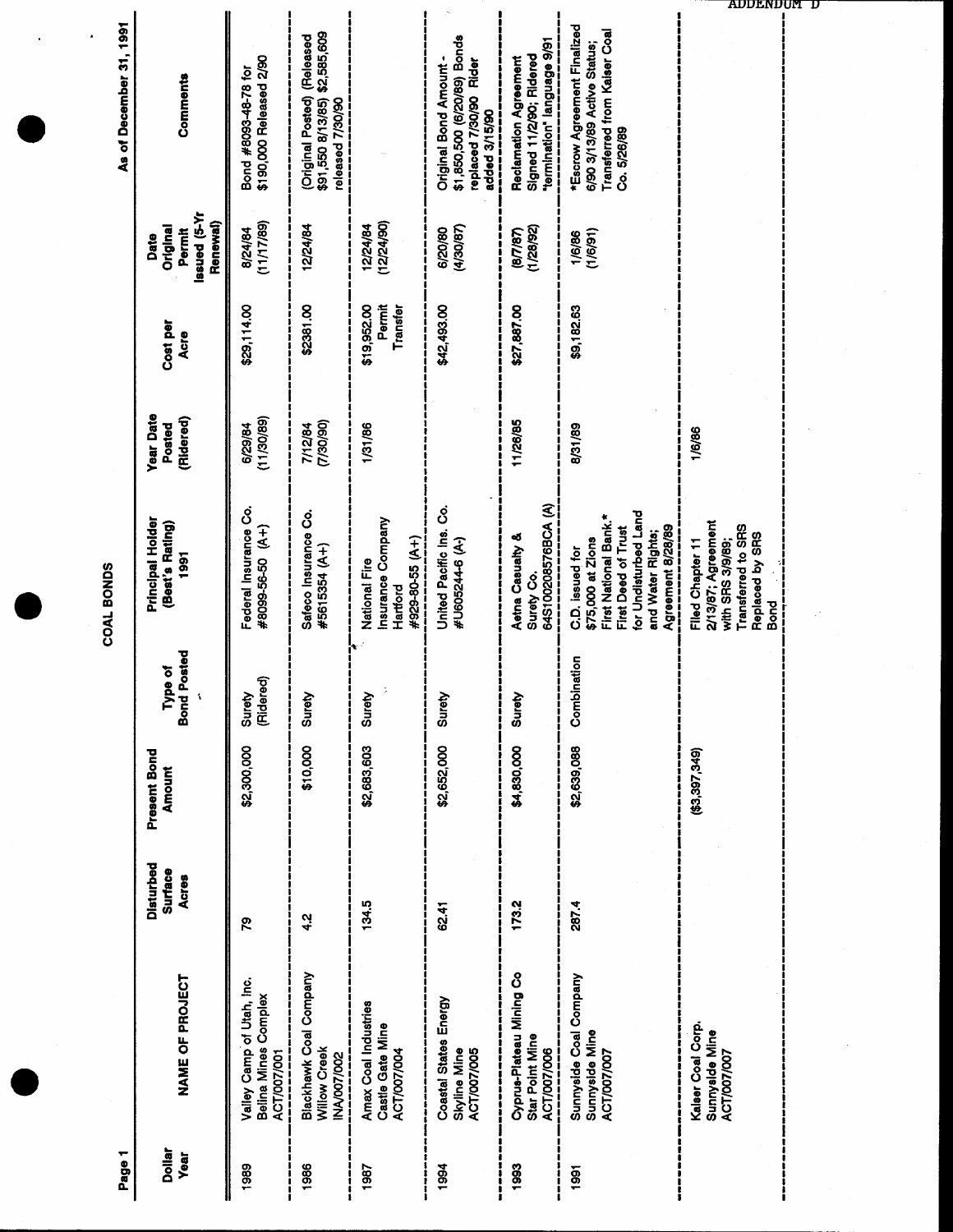| <b>PA Acquired Horse Canyon</b><br>10/10/89; Permit Transfer to<br>Transferred from U.S. Steel<br>Released by OSM 1/26/91;<br>Mine 4/5/90; Permit issued<br>Permit Transfer to Genwal<br>Castle Valley Resources<br>5/6/91; Bond increased<br>Comments<br>Ridered "termination"<br><b>DOGM 1/27/91</b><br>1979 egaugnal<br>Bankrupt<br>11/4/85<br>12/5/91<br>5/3/91<br><b>Issued</b> (5-Yr<br>Renewal)<br>(12/10/89)<br>Revoked)<br>12/10/84<br>Original<br>(3/13/92)<br>(Permit<br>Permit<br>5/19/87<br>(8/28/89)<br>3/13/87<br>8/27/84<br>5/6/91<br>5/19/87 No<br>disturbance<br>\$13,031.00<br>\$12,249.00<br>Bond<br>released<br>\$7,278.00<br>\$18,373.00<br>\$39,098.00<br>Cost per<br>Acre<br>Transferred<br>Chapter 11<br>(Ridered)<br>10/10/89<br>12/16/86<br>10/26/89<br>4/15/83<br>1/31/86<br>Posted<br>12/8/80<br>11/22/77<br>4/12/90<br>Permit<br>2/13/87<br>8/14/87<br>7/2/90<br>Filed<br>Insurance Company of<br>and Mining, and OSM<br>Federal Insurance Co.<br>2/13/87; Replaced by<br>Safeco Insurance Co.<br>Bank No. PG632732<br>(Best's Rating)<br>Division of Oil, Gas<br>Division of Oil, Gas<br>Zions First National<br>Bank<br>#8090-86-10 (A+)<br>and Mining; Filed<br>Chase Manhattan<br>DOGM and OSM<br>#8082-93-00 (A-)<br>#5612986 (A+)<br>Insurance Co<br>U-62-99-65 (Å-)<br>K01733369 (A)<br>North America<br>1991<br>United Pacific<br>Genwal ILOC<br>Chapter 11<br><b>Bond Posted</b><br>Irrevocable<br><b>Irrevocable</b><br>(Released)<br>Bond<br><b>Bond</b><br>Self-Bond<br>Letter of<br>Letter of<br>ļ<br>$\tilde{\mathbf{x}}$<br>Surety<br>Surety<br>Credit<br>Credit<br>Surety<br>Bond<br>Surety<br>Surety<br>ļ<br>Self<br>$\frac{1}{6}$ | Disturbed                                   | Present Bond | Principal Holder<br>COAL BONDS | <b>Year Date</b> | Date | As of December 31, 1991 |
|-----------------------------------------------------------------------------------------------------------------------------------------------------------------------------------------------------------------------------------------------------------------------------------------------------------------------------------------------------------------------------------------------------------------------------------------------------------------------------------------------------------------------------------------------------------------------------------------------------------------------------------------------------------------------------------------------------------------------------------------------------------------------------------------------------------------------------------------------------------------------------------------------------------------------------------------------------------------------------------------------------------------------------------------------------------------------------------------------------------------------------------------------------------------------------------------------------------------------------------------------------------------------------------------------------------------------------------------------------------------------------------------------------------------------------------------------------------------------------------------------------------------------------------------------------------------------------------------------------------------------------------------------------------------------------------|---------------------------------------------|--------------|--------------------------------|------------------|------|-------------------------|
|                                                                                                                                                                                                                                                                                                                                                                                                                                                                                                                                                                                                                                                                                                                                                                                                                                                                                                                                                                                                                                                                                                                                                                                                                                                                                                                                                                                                                                                                                                                                                                                                                                                                                   | <b>Amount</b><br><b>Surface</b>             | Type of      |                                |                  |      |                         |
|                                                                                                                                                                                                                                                                                                                                                                                                                                                                                                                                                                                                                                                                                                                                                                                                                                                                                                                                                                                                                                                                                                                                                                                                                                                                                                                                                                                                                                                                                                                                                                                                                                                                                   | (Released)<br>$($ \$611,875)<br>Disturbance |              |                                |                  |      |                         |
|                                                                                                                                                                                                                                                                                                                                                                                                                                                                                                                                                                                                                                                                                                                                                                                                                                                                                                                                                                                                                                                                                                                                                                                                                                                                                                                                                                                                                                                                                                                                                                                                                                                                                   | \$1,450,000<br>\$2,329,000                  |              |                                |                  |      |                         |
|                                                                                                                                                                                                                                                                                                                                                                                                                                                                                                                                                                                                                                                                                                                                                                                                                                                                                                                                                                                                                                                                                                                                                                                                                                                                                                                                                                                                                                                                                                                                                                                                                                                                                   | (4,360,775)                                 |              |                                |                  |      |                         |
|                                                                                                                                                                                                                                                                                                                                                                                                                                                                                                                                                                                                                                                                                                                                                                                                                                                                                                                                                                                                                                                                                                                                                                                                                                                                                                                                                                                                                                                                                                                                                                                                                                                                                   | \$2,591,000                                 |              |                                |                  |      |                         |
|                                                                                                                                                                                                                                                                                                                                                                                                                                                                                                                                                                                                                                                                                                                                                                                                                                                                                                                                                                                                                                                                                                                                                                                                                                                                                                                                                                                                                                                                                                                                                                                                                                                                                   | (649, 8163)                                 |              |                                |                  |      |                         |
|                                                                                                                                                                                                                                                                                                                                                                                                                                                                                                                                                                                                                                                                                                                                                                                                                                                                                                                                                                                                                                                                                                                                                                                                                                                                                                                                                                                                                                                                                                                                                                                                                                                                                   | (1, 359, 600)                               |              |                                |                  |      |                         |
|                                                                                                                                                                                                                                                                                                                                                                                                                                                                                                                                                                                                                                                                                                                                                                                                                                                                                                                                                                                                                                                                                                                                                                                                                                                                                                                                                                                                                                                                                                                                                                                                                                                                                   | \$1,950,002                                 |              |                                |                  |      |                         |
|                                                                                                                                                                                                                                                                                                                                                                                                                                                                                                                                                                                                                                                                                                                                                                                                                                                                                                                                                                                                                                                                                                                                                                                                                                                                                                                                                                                                                                                                                                                                                                                                                                                                                   | \$641,443<br>\$45,900                       |              |                                |                  |      |                         |

 $\ddot{\phantom{a}}$ 

 $\cdot$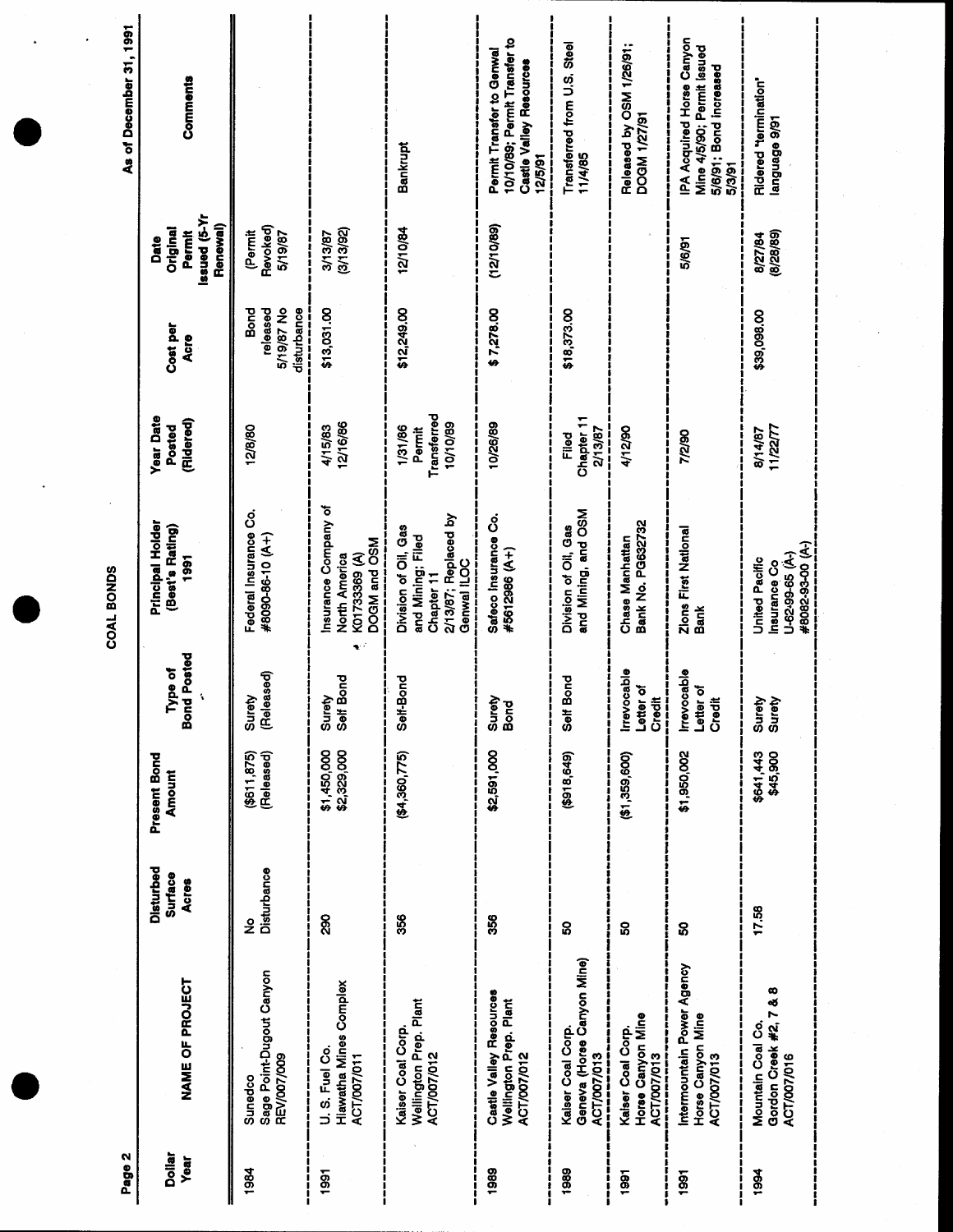| Page 3                |                                                                           |                                             |                               |                                                | COAL BONDS                                                                                                             |                                         |                  |                                                        | As of December 31, 1991                                                                                                                              |
|-----------------------|---------------------------------------------------------------------------|---------------------------------------------|-------------------------------|------------------------------------------------|------------------------------------------------------------------------------------------------------------------------|-----------------------------------------|------------------|--------------------------------------------------------|------------------------------------------------------------------------------------------------------------------------------------------------------|
| <b>Dollar</b><br>Year | NAME OF PROJECT                                                           | <b>Disturbed</b><br>Surface<br><b>Acres</b> | Present Bond<br><b>Amount</b> | Type of<br>Bond Posted                         | Principal Holder<br>(Best's Rating)<br>1991                                                                            | <b>Year Date</b><br>(Ridered)<br>Posted | Cost per<br>Acre | Issued (5-Yr<br>Renewal)<br>Original<br>Permit<br>Date | Comments                                                                                                                                             |
| 1991                  | Gordon Creek #3 & #6<br>Mountain Coal Co.<br>ACT/007/017                  | 17.3                                        | \$138,400                     | Surety                                         | U-629895 (A-) Phase<br>Effective 6/26/87<br>Ridered 7/13/87<br><b>-Bond Release</b><br>United Pacific<br>Insurance Co. | 9/19/86<br>7/13/87                      | \$8,000.00       | (11/13/91)<br>9/19/86                                  | Original Bond Amount<br>\$346,000                                                                                                                    |
| 1989                  | Soldier Creek Coal Co.<br>Soldier Canyon Mine<br><b>ACT/007/018</b>       | 22.80                                       | \$3,238,000                   | ۹.<br>Surety                                   | Federal Insurance Co.<br>#8107-37-63 (A+)<br>Rider                                                                     | (5/91)<br>9/87                          |                  | 6/10/85<br>(2/3/92)                                    | ncreased from \$577,000<br>conjuction with renewal<br>5/2/91; Increased in                                                                           |
| 1986                  | <b>Andalex Resources</b><br><b>Centennial Project</b><br>ACT/007/019      | 34.2                                        | \$699,000<br>\$381,839        | Surety<br>$\frac{1}{2}$<br>Surety              | Utica Mutual Insurance<br>#34593 (A) &<br>SU1354086                                                                    | 5/16/83<br>(7/3/90)                     | \$31,603.00      | (3/3/87)<br>(1/3/92)<br>1/4/82                         | ncreased to \$1,080,839 on<br>7/3/90                                                                                                                 |
| 1986                  | North American Equities<br>Blazon #1 Mine<br><b>REC/007/021</b>           | $\frac{1}{2}$                               | \$38,000<br>(Forfeited)       | Irrevocable<br>of Credit<br>S43865<br>Letter   | <b>United Bank</b><br>of Denver                                                                                        | 5/5/89                                  | \$25,333.00      | 11/12/85                                               | .OC with First Interstate Bank<br>5/24/91-Cashier's Check to<br>4/30/91; Bond forfeited<br>replaced 2/91; Amount<br>educed from \$48,400<br>Division |
| 1994                  | Mountain Coal Co.<br><b>ACT/007/022</b><br>C.V. Spur                      | 160                                         | \$2,441,745                   | Surety                                         | Insurance Company<br>United Pacific<br>(A-) U-629894                                                                   | 4/22/87                                 | \$15,260.00      | (8/6/89)<br>8/6/85                                     | Ridered "termination"<br>18/6 eBenBue                                                                                                                |
| 1993                  | Andalex Resources, Inc.<br>Wildcat Loadout Facility<br><b>ACT/007/033</b> | 8                                           | \$813,795                     | Irrevocable<br>Letter of<br><b>Credit</b><br>I | Pittsburgh National<br>Bank #55412-IC                                                                                  | 3/1/89                                  | \$13,563.00      | 5/5/89                                                 |                                                                                                                                                      |
| 1993                  | Soldier Creek Coal Co.<br>Banning Siding<br>ACT/007/034                   | 21.4                                        | \$211,000                     | Surety                                         | #8107-37-63 (A+)<br>Federal Ins. Co.                                                                                   | 10/12/88                                | \$9,860.00       | 10/24/88                                               |                                                                                                                                                      |
| 1996                  | Western States Minerals<br><b>ACT/015/002</b><br>J. B. King               | 8                                           | \$126,078                     | 즣<br>$rac{5}{9}$                               | #104570 (A+) Phase<br>Seaboard Surety Co.<br>(effective 5/20/86)<br>Ridered-4/28/86<br><b>Bond Release</b>             | (4/28/86)                               | \$4,503.00       | (8/13/90)<br>8/13/85                                   | Original Bond Amount -<br>\$262,577                                                                                                                  |
|                       |                                                                           |                                             |                               |                                                |                                                                                                                        |                                         |                  |                                                        |                                                                                                                                                      |

 $\frac{1}{2}$ 

 $\sim$ 

 $\hat{\mathcal{A}}$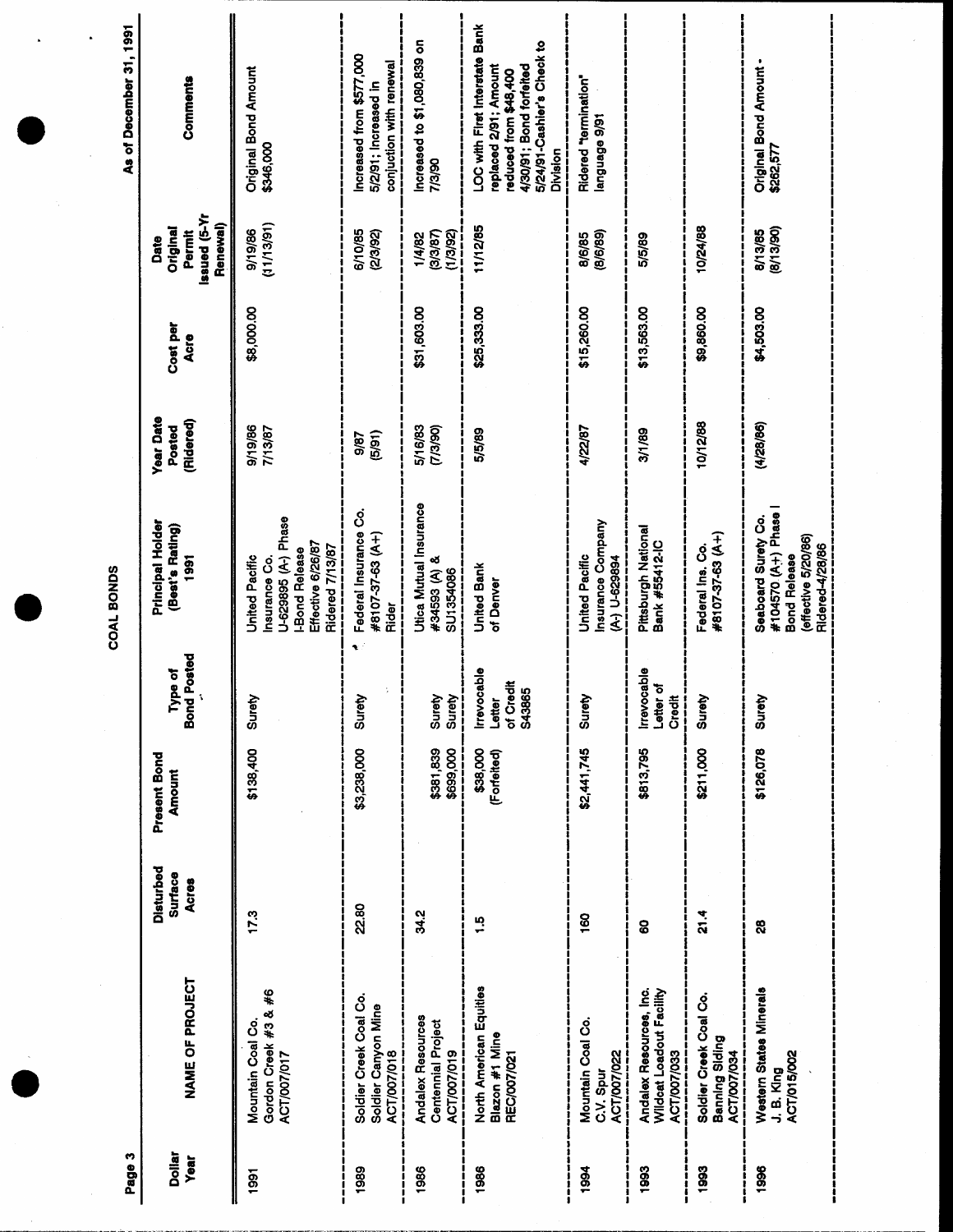| Page 4                |                                                                    |                                      |                                                 |                              | COAL BONDS                                                                                                    |                                                                                                 |                  |                                                        | As of December 31, 1991                                                                                                                                        |
|-----------------------|--------------------------------------------------------------------|--------------------------------------|-------------------------------------------------|------------------------------|---------------------------------------------------------------------------------------------------------------|-------------------------------------------------------------------------------------------------|------------------|--------------------------------------------------------|----------------------------------------------------------------------------------------------------------------------------------------------------------------|
| <b>Dollar</b><br>Year | NAME OF PROJECT                                                    | Disturbed<br><b>Surface</b><br>Acres | Present Bond<br><b>Amount</b>                   | Posted<br>be of<br>ξ<br>Bond | Principal Holder<br>(Best's Rating)<br>1991                                                                   | <b>Year Date</b><br>(Ridered)<br>Posted                                                         | Cost per<br>Acre | Issued (5-Yr<br>Renewal)<br>Original<br>Permit<br>Date | Comments                                                                                                                                                       |
| 1989                  | Mountain Coal Co.<br>Huntington #4<br>ACT/015/004                  | 12.5                                 | \$144,041.60                                    | ရွ<br>Surety<br>Rider        | Phase I-60% bond<br>#8082-89-88 (A+)<br>release effective<br>Federal Ins. Co.<br>11/10/86 rider -<br>2/31/86) | (12/12/86)<br>12/12/86<br>4/15/85                                                               | \$11,523.00      | (4/29/90)<br>4/29/85                                   | "termination" language 9/91<br><b>Original Bond Amount</b><br>\$360,102; Ridered                                                                               |
| 1987                  | Hidden Valley Coal Co.<br>Hidden Valley Mine<br><b>REC/015/007</b> | 6.7                                  | \$68,606                                        | Surety                       | Ins. Co. #400 HJ 8041<br>St. Paul Fire & Marine<br>(A) Phase I bond<br>release effective<br>7/17/88           | 12/30/86<br>(7/17/88)                                                                           | \$10,239.00      | (1/29/92)<br>1/28/87                                   | <b>Original Bond Amount</b><br>\$171,515                                                                                                                       |
| 1989                  | Mountain Coal Company<br>Trail Mountain #9 Mine<br>ACT/015/009     | 80<br>80                             | \$463,711                                       | Surety                       | U63-04-13 (A+)<br>United Pacific<br>Insurance Co.                                                             | & 2 Transfer effective 11/23/87<br>Federal Mine Approval Tract 1<br>State Permit Issued 2/21/85 |                  | (2/21/90<br>2/21/85                                    | Federal Lease Tract approved<br>5/15/91; Ridered "termination"<br>18/6 eBanBual                                                                                |
| 1990                  | Consolidation Coal Co.<br>Emery Deep<br>ACT/015/015                | 747                                  | \$3,454,443 (for<br>mine & prep<br>plant areas) | Surety                       | Seaboard Surety<br>#188617                                                                                    | 12/11/85                                                                                        | \$13,986.00      | <b>B/B/82 &amp;</b><br>(1/8/91)<br>1/7/86              |                                                                                                                                                                |
| 1989                  | Pacificorp Electric Operations<br>Des-Bee-Dove<br>ACT/015/017      | 74.5                                 | \$1,837,712                                     | Surety<br>$\mathbf{I}$       | American Casualty Co.<br>#926-00-83 (A+)<br>of Reading, PA                                                    | 1/25/85                                                                                         | \$24,667.00      | (5/31/91)<br>8/29/85                                   | termination" language 9/91<br>PacifiCorp 12/90; Ridered<br>New Bond Submitted for                                                                              |
| 1989                  | Pacificorp Electric Operations<br><b>ACT/015/018</b><br>Deer Creek | SS.                                  | \$1,724,000                                     | Surety                       | American Casualty Co.<br>#927-21-58 (A+) Rider<br>of Reading, PA.<br>effective 9/8/88                         | 3/15/85<br>(9/8/88)                                                                             | \$30,786.00      | (27/91)<br>2/7/86                                      | 9/88; Original Bond Amount -<br>Waste Rock Storage Added<br>12/90; Ridered "termination"<br>Submitted for PacifiCorp<br>\$1,224,000; New Bond<br>18/6 eBanBual |

 $\frac{1}{\sqrt{2}}$ 

 $\frac{1}{\sqrt{2}}$ 

 $\frac{1}{2} \sum_{i=1}^{n} \frac{1}{2} \sum_{j=1}^{n} \frac{1}{2} \sum_{j=1}^{n} \frac{1}{2} \sum_{j=1}^{n} \frac{1}{2} \sum_{j=1}^{n} \frac{1}{2} \sum_{j=1}^{n} \frac{1}{2} \sum_{j=1}^{n} \frac{1}{2} \sum_{j=1}^{n} \frac{1}{2} \sum_{j=1}^{n} \frac{1}{2} \sum_{j=1}^{n} \frac{1}{2} \sum_{j=1}^{n} \frac{1}{2} \sum_{j=1}^{n} \frac{1}{2} \sum_{j=1}^{n$ 

 $\label{eq:2} \frac{1}{\sqrt{2}}\left(\frac{1}{\sqrt{2}}\right)^{2} \frac{1}{\sqrt{2}}\left(\frac{1}{\sqrt{2}}\right)^{2}$ 

 $\frac{1}{\sqrt{2}}\sum_{i=1}^{n} \frac{1}{\sqrt{2}}\left(\frac{1}{\sqrt{2}}\right)^2\left(\frac{1}{\sqrt{2}}\right)^2$ 

 $\label{eq:2.1} \frac{1}{\sqrt{2}}\int_{0}^{\infty}\frac{1}{\sqrt{2\pi}}\left(\frac{1}{\sqrt{2\pi}}\right)^{2}d\mu\,d\mu\,.$ 

 $\frac{1}{2}$ 

 $\bar{t}$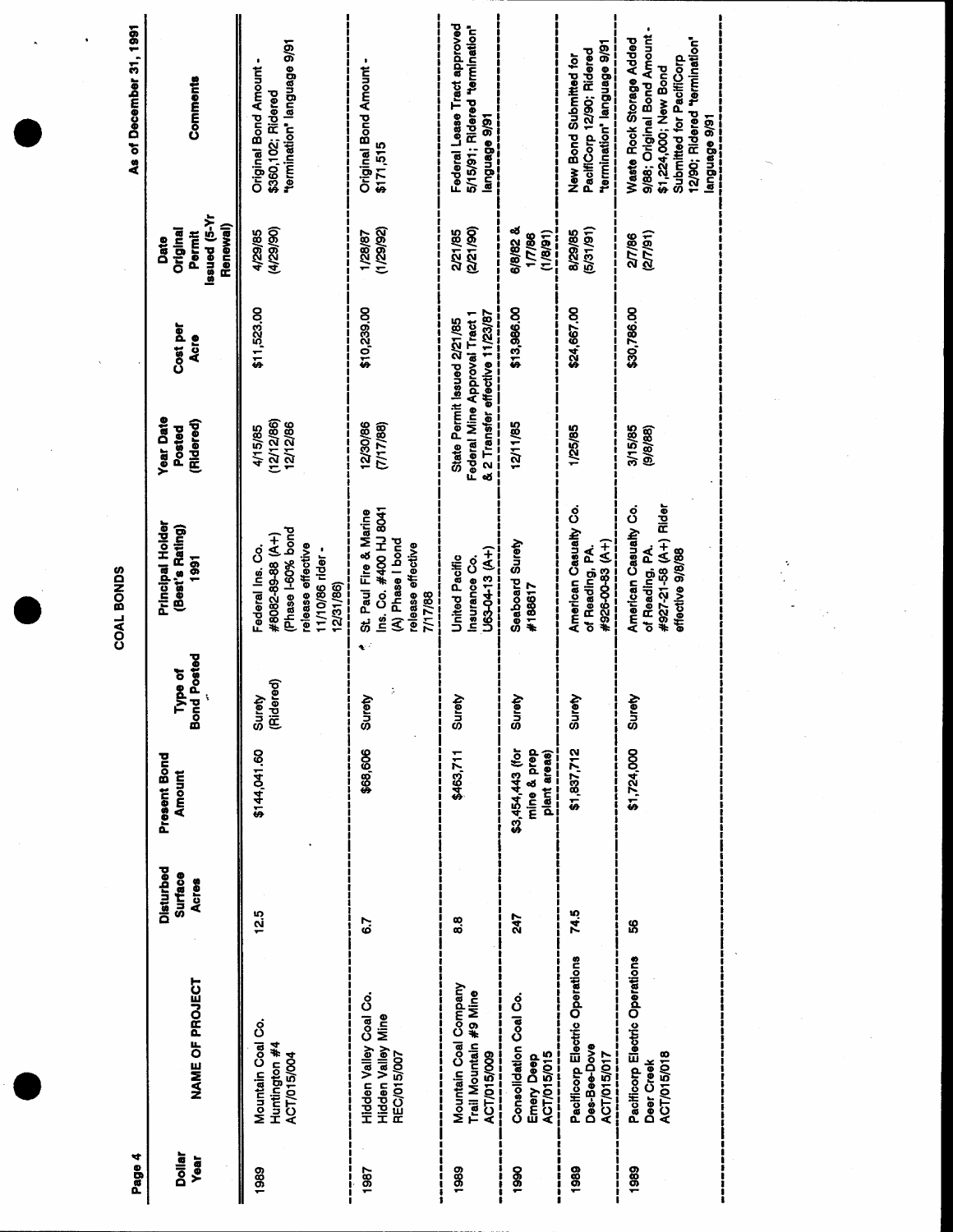|                                                                            |                                             |                        |                                               | <b>COAL BONDS</b>                                                               |                                                                    |                         |                                                               | As of December 31, 1991                                                                                                                                                                                            |
|----------------------------------------------------------------------------|---------------------------------------------|------------------------|-----------------------------------------------|---------------------------------------------------------------------------------|--------------------------------------------------------------------|-------------------------|---------------------------------------------------------------|--------------------------------------------------------------------------------------------------------------------------------------------------------------------------------------------------------------------|
| NAME OF PROJECT                                                            | Disturbed<br><b>Surface</b><br><b>Acres</b> | Present Bond<br>Amount | <b>Bond Posted</b><br>Type of<br>$\mathbf{t}$ | Principal Holder<br>(Best's Rating)<br>1991                                     | <b>Year Date</b><br>(Ridered)<br>Posted                            | Cost per<br><b>Acre</b> | <b>IX-5)</b> penssi<br>Renewal)<br>Original<br>Permit<br>Date | Comments                                                                                                                                                                                                           |
| Pacificorp Electric Operations<br>Cottonwood/Wilberg<br><b>ACT/015/019</b> | 66.92                                       | \$2,071,098            | ٠<br>Surety                                   | American Casualty Co.<br>(+V) 61-86-126#<br>of Reading, PA.                     | (11/3/89)<br>(6/7/90)<br>6/15/84                                   | \$30,949.00             | (7/6/89)<br>7/6/84                                            | 6/7/90 for Waste Rock Site -<br>Amount-\$1,294,522 Ridered<br>termination" language 9/91<br>\$1,586,008 (New Bond<br>Submitted 11/20/90 for<br>Pacificorp with revised<br>amount); Ridered<br><b>Original Bond</b> |
| Co-op Mining Co.<br>Trail Canyon<br><b>ACT/015/021</b>                     | $\tilde{a}$                                 | \$200,000              | Irrevocable<br>Letter of<br>Credit<br>J<br>ļ  | West One Bank #S-<br>557                                                        | 6/15/89                                                            | \$20,000.00             | 5/30/89                                                       | Automatically Renewable                                                                                                                                                                                            |
| Co-op Mining Co.<br>Bear Canyon<br>ACT/015/025                             | $\overline{a}$                              | \$290,000              | Irrevocable<br>Letter of<br>Credit            | Capital City Bank<br>Matures 7/12/92 -<br>#1055                                 | (Amended)<br>(for C.W.<br>7/12/90<br>Expires<br>7/12/92<br>Mining) | \$29,000.00             | (5/20/91)<br>11/1/85                                          | Automatically Renewable                                                                                                                                                                                            |
| Crandall Canyon Mine<br>Genwal Coal Co.<br>ACT/015/032                     | 5.7                                         | \$268,000              | Surety                                        | #4689175 (A+)<br>Safeco Ins. Co.                                                | 7/30/90                                                            | \$27,630.00             | (6/14/89)                                                     | Replaced ILOC 7/30/90 with<br>Surety                                                                                                                                                                               |
| Crandall Canyon Mine<br>Genwal Coal Co.<br>ACT/015/032<br>i                | $\overline{5}$                              | \$10,000               | <b>Gast</b>                                   | (Invalid Loadout)                                                               | 7/11/88                                                            |                         |                                                               | Still held but should probably<br>be released                                                                                                                                                                      |
| Convulsion Canyon Mine<br>Southern Utah Fuel Co.<br>ACT/041/002            | 67.79                                       | \$1,172,000            | Surety                                        | (A-) Waste Rock area<br>Co. #029-899G373-6<br>Travelers Indemnity<br>added 8/88 | 8/26/88                                                            | \$17,288.69             | 5/19/87                                                       |                                                                                                                                                                                                                    |
| Coal Search Corp.<br>ACT/041/005<br>Knight Mine                            | $\ddot{a}$                                  | \$800,000              | Surety                                        | Seaboard Surety Co.<br>#164898 (A+)                                             | 9/16/90                                                            | \$20,000.00             | 10/31/88                                                      | Federal Ins. Co. Surety<br>replaced 9/16/90                                                                                                                                                                        |

 $\sim$ 

 $\sim$   $\sim$